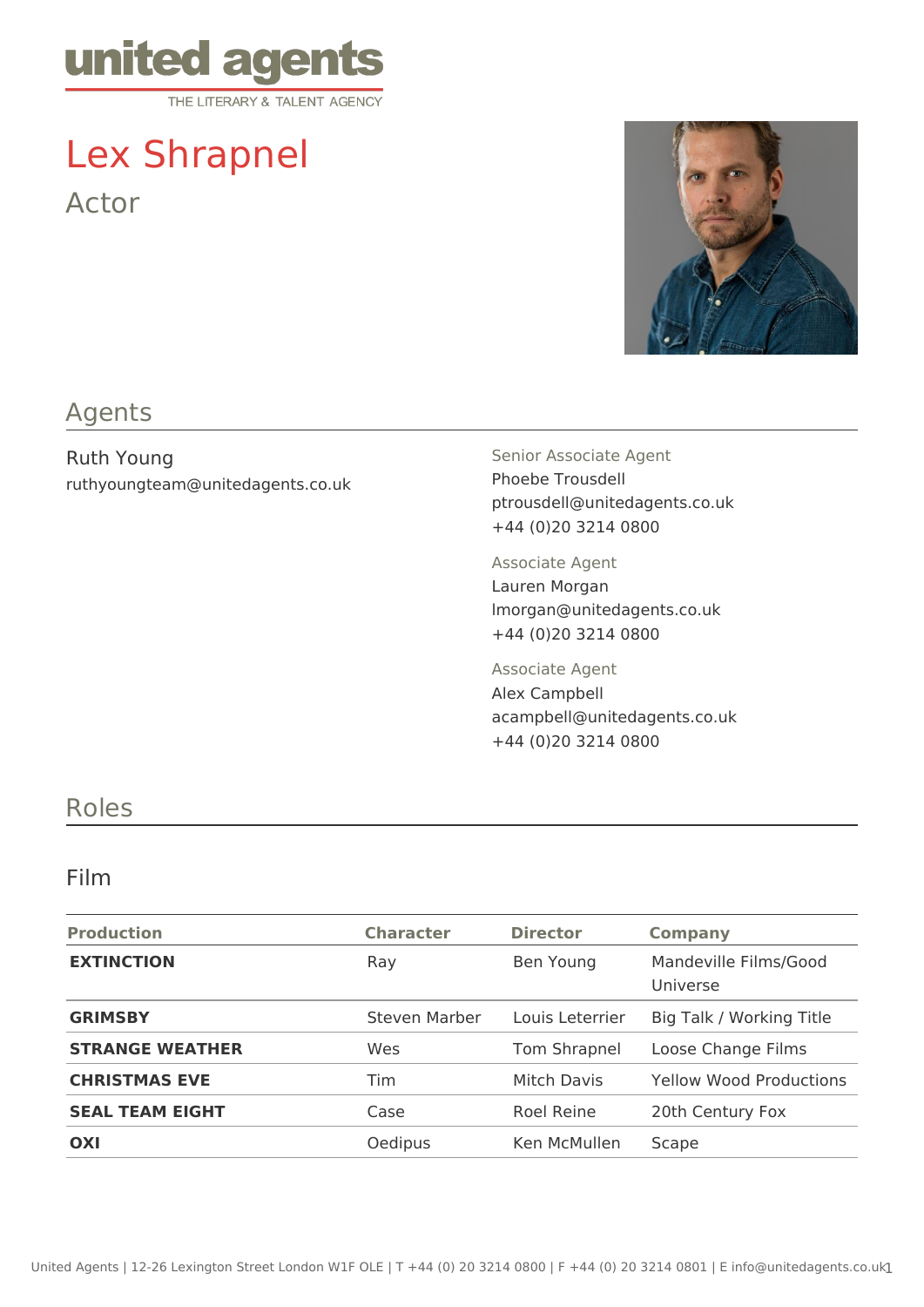| <b>Production</b>                                   | <b>Character</b>       | <b>Director</b>              | <b>Company</b>                            |
|-----------------------------------------------------|------------------------|------------------------------|-------------------------------------------|
| <b>CAPTAIN AMERICA: THE FIRST</b><br><b>AVENGER</b> | Gilmore Hodge          | Joe Johnston                 | Marvel                                    |
| <b>EMULSION</b>                                     | <b>Billy Patterson</b> | Suki Singh                   | White Lantern films                       |
| AN ORGANISATION OF DREAMS                           | The King               | Ken McMullen                 | Augustine Pictures                        |
| <b>FLYBOYS</b>                                      | Grant                  | <b>Tony Bill</b>             | Dean Devlin                               |
| <b>MINOTAUR</b>                                     | Tyro                   | Jonathan English Lion's Gate |                                           |
| <b>BREAKFAST ON PLUTO</b>                           |                        | Neil Jordan                  |                                           |
| <b>THUNDERBIRDS</b>                                 | John Tracy             |                              | Jonathan Frakes Universal / Working Title |
| <b>NINE LIVES</b>                                   | Tom                    | Andrew Green                 | Lions Gate                                |
| <b>K-19 THE WIDOWMAKER</b>                          | Mikhail Kornilov       | Kathryn Bigelow Paramount    |                                           |
| <b>TONTO WOMAN (short film)</b>                     | Springfield            | Daniel Barber                | Rose-Hackney-Barber                       |

# Stage

| <b>Production</b>                                                                         | <b>Character</b>                        | <b>Director</b>      | <b>Company</b>                              |
|-------------------------------------------------------------------------------------------|-----------------------------------------|----------------------|---------------------------------------------|
| <b>THE COUNTRY WIFE</b>                                                                   | Horner                                  | Jonathan Munby       | <b>Chichester Festival</b><br>Theatre       |
| <b>THE INTELLIGENT</b><br><b>HOMOSEXUAL'S GUIDE TO</b><br><b>CAPITALISM AND SOCIALISM</b> | $\vee$                                  | Michael Boyd         | <b>Hampstead Theatre</b>                    |
| <b>A NUMBER</b>                                                                           | B1/B2/Michael                           | Michael<br>Longhurst | Young Vic                                   |
| <b>A NUMBER</b>                                                                           | B1/B2/Michael                           | Michael<br>Longhurst | The Nuffield Theatre                        |
| <b>HEDDA GABLER</b>                                                                       | Lovborg                                 | Laurie Sansom        | Royal & Derngate<br>Theatre,<br>Northampton |
| <b>THE DEEP BLUE SEA</b>                                                                  | Freddy Page                             | Sarah Esdaile        | West Yorkshire<br>Playhouse                 |
| <b>DEATH OF A SALESMAN</b>                                                                | <b>Biff Loman</b>                       | Sarah Esdaile        | <b>West Yorkshire</b><br>Playhouse          |
| <b>SERIOUS MONEY</b>                                                                      | <b>Billy Corman</b>                     | Jonathan Mumby       | Birmingham Rep                              |
| <b>HENRY V</b>                                                                            | <b>Michael Williams</b>                 | Michael Boyd         | <b>RSC</b>                                  |
| <b>HENRY IV PART 1</b>                                                                    | Hotspur                                 | Michael Boyd         | <b>RSC</b>                                  |
| <b>RICHARD II</b>                                                                         | Harry Percy (Hotspur)                   | Michael Boyd         | <b>RSC</b>                                  |
| <b>RICHARD III</b>                                                                        | Richmond                                | Michael Boyd         | <b>RSC</b>                                  |
| <b>HENRY VI PT 3</b>                                                                      | Son who killed his<br>Father / Richmond | Michael Boyd         | <b>RSC</b>                                  |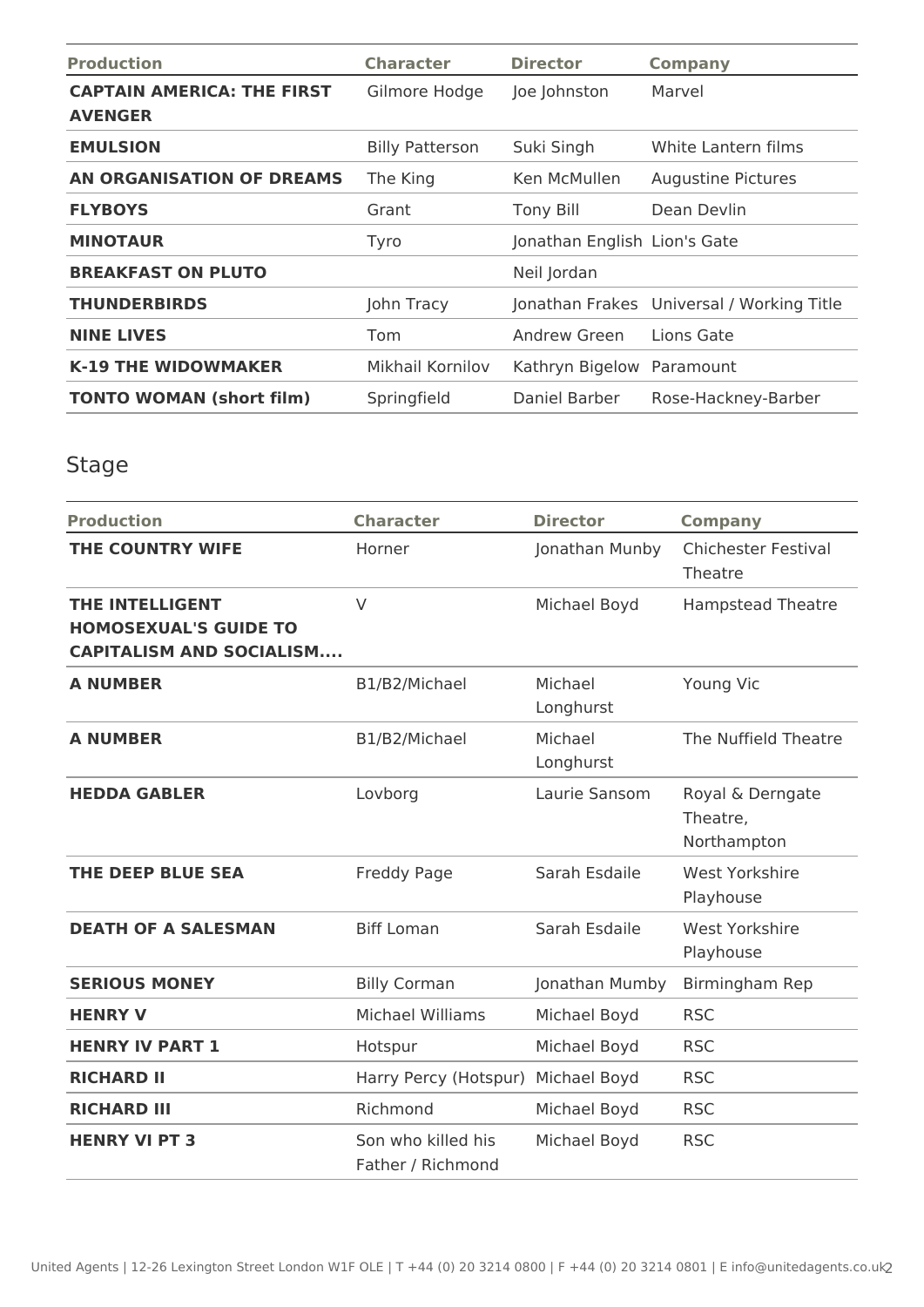| <b>Production</b>       | <b>Character</b>      | <b>Director</b>      | <b>Company</b>             |
|-------------------------|-----------------------|----------------------|----------------------------|
| <b>HENRY VI PT 2</b>    | John's Talbot's Ghost | Michael Boyd         | <b>RSC</b>                 |
| <b>HENRY VI 1</b>       | John Talbot           | Michael Boyd         | <b>RSC</b>                 |
| <b>HAMLET</b>           | Laertes               | Calixto Bieito       | Birmingham Rep             |
| <b>ROMEO AND JULIET</b> | Romeo                 | Indhu<br>Rubasingham | <b>Chichester Festival</b> |
| <b>KING LEAR</b>        | King of France        | Jonathan Kent        | Almeida                    |

# Television

| <b>Production</b>                            | <b>Character</b>       | <b>Director</b>                  | <b>Company</b>                          |
|----------------------------------------------|------------------------|----------------------------------|-----------------------------------------|
| <b>INFINITI</b>                              | Anthony Kurz           | <b>Thierry Poiraud</b>           | <b>Empreinte Digitale for</b><br>Canal+ |
| <b>DOMINA</b>                                | Crassus                | Claire McCarthy                  | Sky Studios/ Fifty Fathoms              |
| <b>HARLOTS</b>                               | James Croft            | Various                          | Hulu                                    |
| <b>PRIME SUSPECT 1973</b>                    | John Bentley           | David Caffrey                    | <b>ITV</b>                              |
| <b>MEDICI: MASTERS OF</b><br><b>FLORENCE</b> | Rinaldo Albizzi        | Sergio Mimica-Gezzan             | Lux Vide/ Big Light                     |
| <b>HOUDINI AND DOYLE</b>                     | <b>Mitchell Pearce</b> | <b>Ed Bazalgette</b>             | <b>Big Talk</b>                         |
| <b>CROSSING LINES (Series</b><br>3)          | <b>William Mason</b>   | Kerric Macdonald                 | Tandem / Big Light                      |
| <b>A.D. THE BIBLE</b><br><b>CONTINUES</b>    | Jonathan               | Tony Mitchell/Paul<br>Wilmshurst | Lightworkers Media Ltd                  |
| <b>SONS OF LIBERTY</b>                       | Dawes                  | Kari Skogland                    | A&E Studios for History<br>Channel      |
| <b>TRANSPORTER</b>                           | Tommy<br>Evercroft     | <b>Erik Canuel</b>               | Altantique                              |
| <b>THE ASSETS</b>                            | Mitch Weaver           | Jeff T.Thomas                    | <b>ABC</b>                              |
| <b>MIDSOMER MURDERS</b>                      | Gavin Hopkirk          | Luke Watson                      | <b>Bentley Productions</b>              |
| <b>BY ANY MEANS</b>                          | D.I. Campbell          | Charlie Palmer                   | Red Planet for BBC                      |
| <b>CASUALTY</b>                              | Mark                   | Nikki Wilson                     | <b>BBC</b>                              |
| THE MEN WHO WON THE<br><b>WEST</b>           | Phil Coe               | <b>Ben Chanan</b>                | Raw TV                                  |
| <b>ENDEAVOUR</b>                             | Roy Adamson            | Tom Vaughan                      | Mammoth Screen Limited                  |
| <b>THE POISON TREE</b>                       | Lenny                  | Marek Losey                      | <b>STV Productions</b>                  |
| <b>HUNTED</b>                                | lan Fowkes             | SJ Clarkson                      | Kudos/HBO Cinemax<br>production for BBC |
| <b>HOLBY CITY</b>                            | Stephen<br>Hopewell    | Myer Craig-Brown                 | BBC <sub>1</sub>                        |